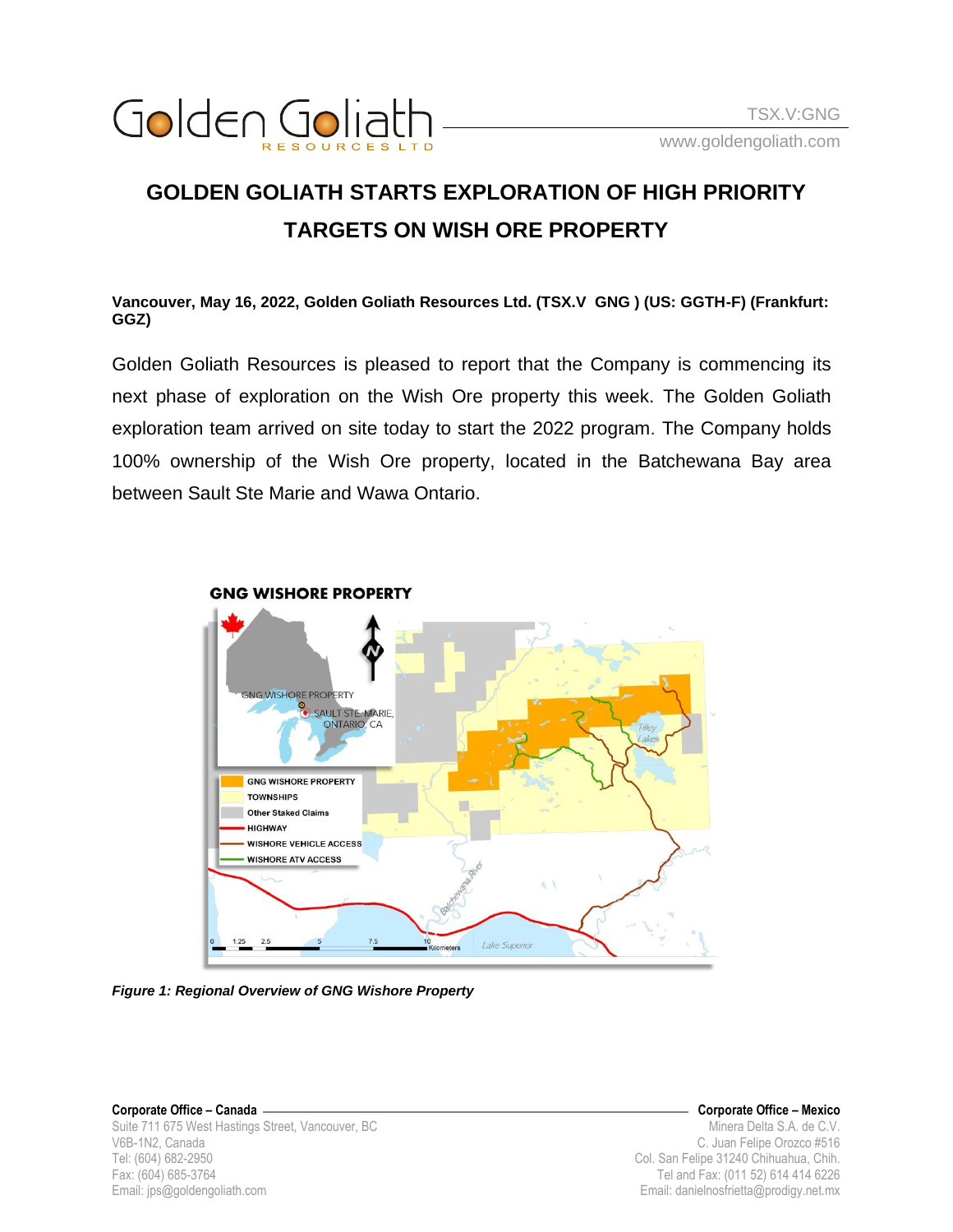The 2021 exploration work on Wish Ore included an airborne Mag and VLF-EM survey. Interpretation of that data by Peter DiOrio, P.Geo. of GeophysicsOne Inc. identified 19 priority targets with VLF and mag anomalies within the Batchewana Greenstone belt. The anomalies occur within the Carp River fault system and adjacent to it on the south side within a broad zone of high strain that is associated with the previously discovered showings.

The current program team includes geologist G. MacKay P Geo., a structural geologist and a seasoned propospector. This team will map and sample the 19 Areas of Interest (AOIʻs). While all of the anomalies look very encouraging, perhaps the most exciting of them are AOI 4 and AOI 8 which are located adjacent to known gold mineralization on the property at the Trench zone and the New Zone. AOI 1 and AOI 15 show large-scale potential as they appear to be associated with a 700 meter zone of interpreted flexure along the deep seated Carp River fault and the intersection of a northwest trending structure. AOI 13 is also an anomaly near the junction of the Carp River Fault and a northwest trending structure.

At Wish Ore, gold values up to 25 gpt have been returned from altered volcanic and meta sediments along the mineralized trend for over 6 kilometers. Prospecting in 2019 identified large angular mineralized boulders 200 meters down ice southwest of this anomaly. In the underexplored southwest end of the property lies AOI 7, which consists of an anomalous northwest trending mag low which cuts three east west trending mag highs. The area of the mag low is associated with VLF conductors and interpreted structures. This is interpreted to represent an area of alteration where magnetic minerals were destroyed by the alteration similar to what is seen in the areas of intense quartz carbonate alteration elsewhere on the property.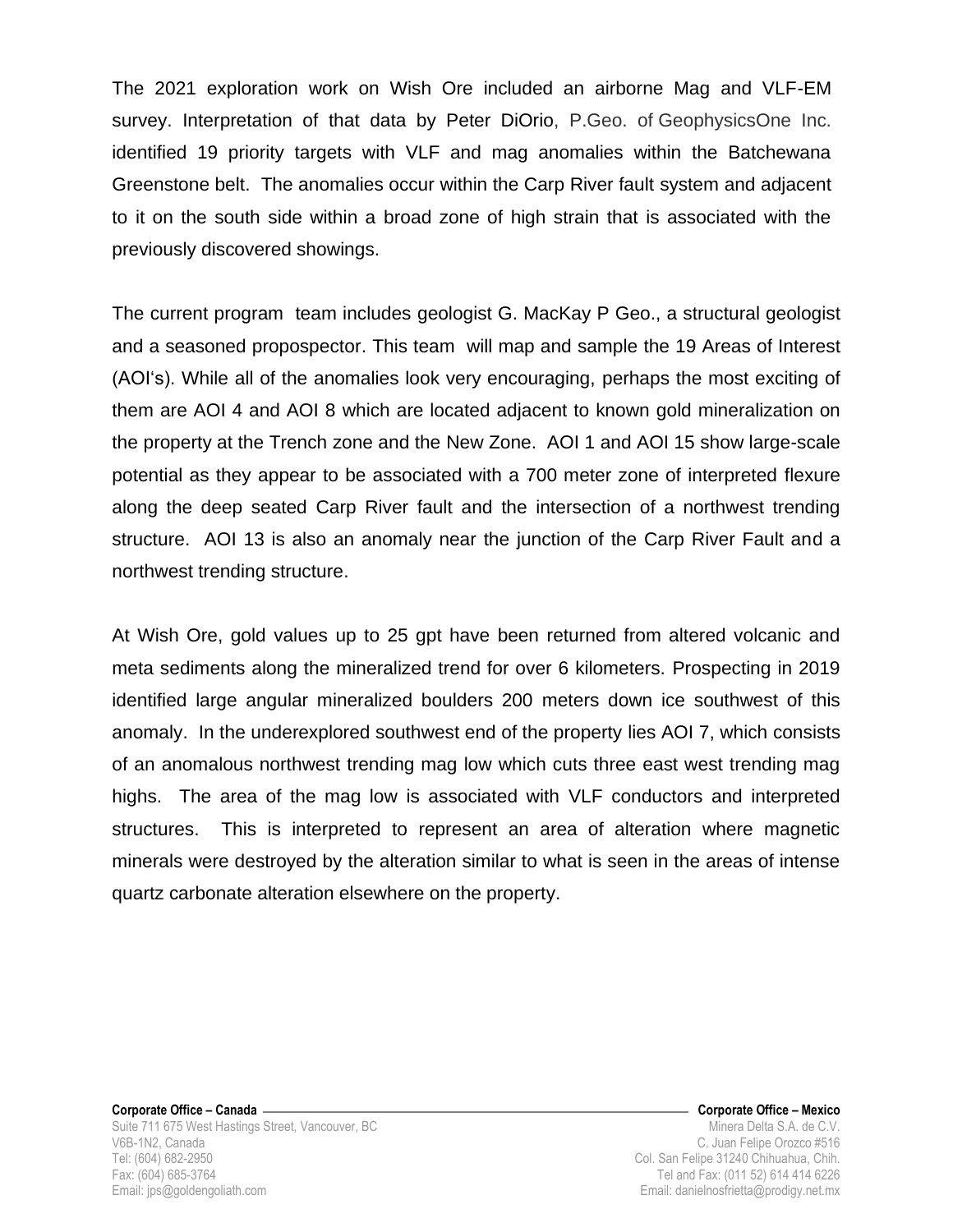

Golden Goliath CEO Paul Sorbara PGeo comments: " The Wish Ore property hosts widespread surface gold mineralization hosted in a very large carbonate alteration zone. The current program is designed to add to our knowledge of this underexplored property and generate targets for follow up work including IP and drilling".

This news release has been reviewed by Gordon MacKay, P.Geo. who is acting as QP under the NI 43-101 requirements.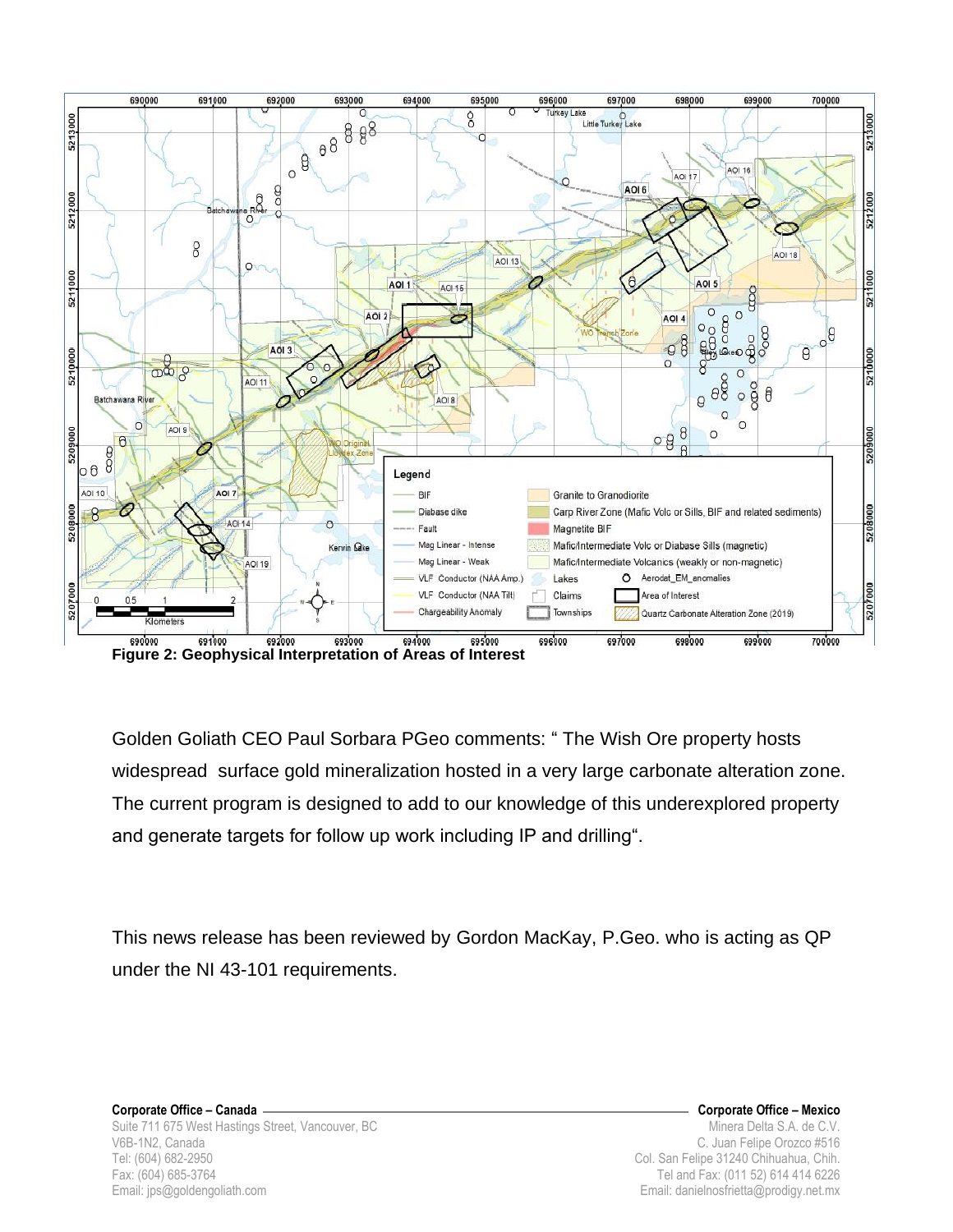On behalf of the Board of Directors

Paul Sorbara, MSc, PGeo

CEO, Golden Goliath Resources Ltd.

## **About Golden Goliath**

Golden Goliath Resources Ltd. is a junior exploration company listed on the TSX Venture Exchange (symbol GNG). The Company is focused on exploring and developing the gold and silver potential of properties in the Red Lake District of Ontario. The Company also holds a 100% interest in the San Timoteo property, located in the Sierra Madre Occidental Mountains of northwestern Mexico, as well as NSR royalties on several other nearby properties.

To find out more about Golden Goliath visit our website at [www.goldengoliath.com.](http://www.goldengoliath.com/)

## **FOR MORE INFORMATION CONTACT:**

Golden Goliath Resources Ltd. J. Paul Sorbara, M.Sc., P.Geo President & CEO Phone: +1(604) 682-2950 Email: jps@goldengoliath.com

*Neither TSX Venture Exchange nor its Regulation Services Provider (as that term is defined in the policies of the TSX Venture Exchange) accepts responsibility for the adequacy or accuracy of this release.*

## **Cautionary Statements Regarding Forward Looking Information**

Certain statements included herein may constitute "forward-looking statements". All statements included in this press release that address future events, conditions or results, including in connection with exploration activity, future acquisitions and any financing, are forward-looking statements. These forward-looking statements can be identified by the use of words such as "may", "must", "plan", "believe", "expect", "estimate", "think", "continue", "should", "will", "could", "intend", "anticipate" or "future" or the negative forms thereof or similar variations. These forward-looking statements are based on certain assumptions and analyses made by management in light of their experiences and their perception of historical trends, current